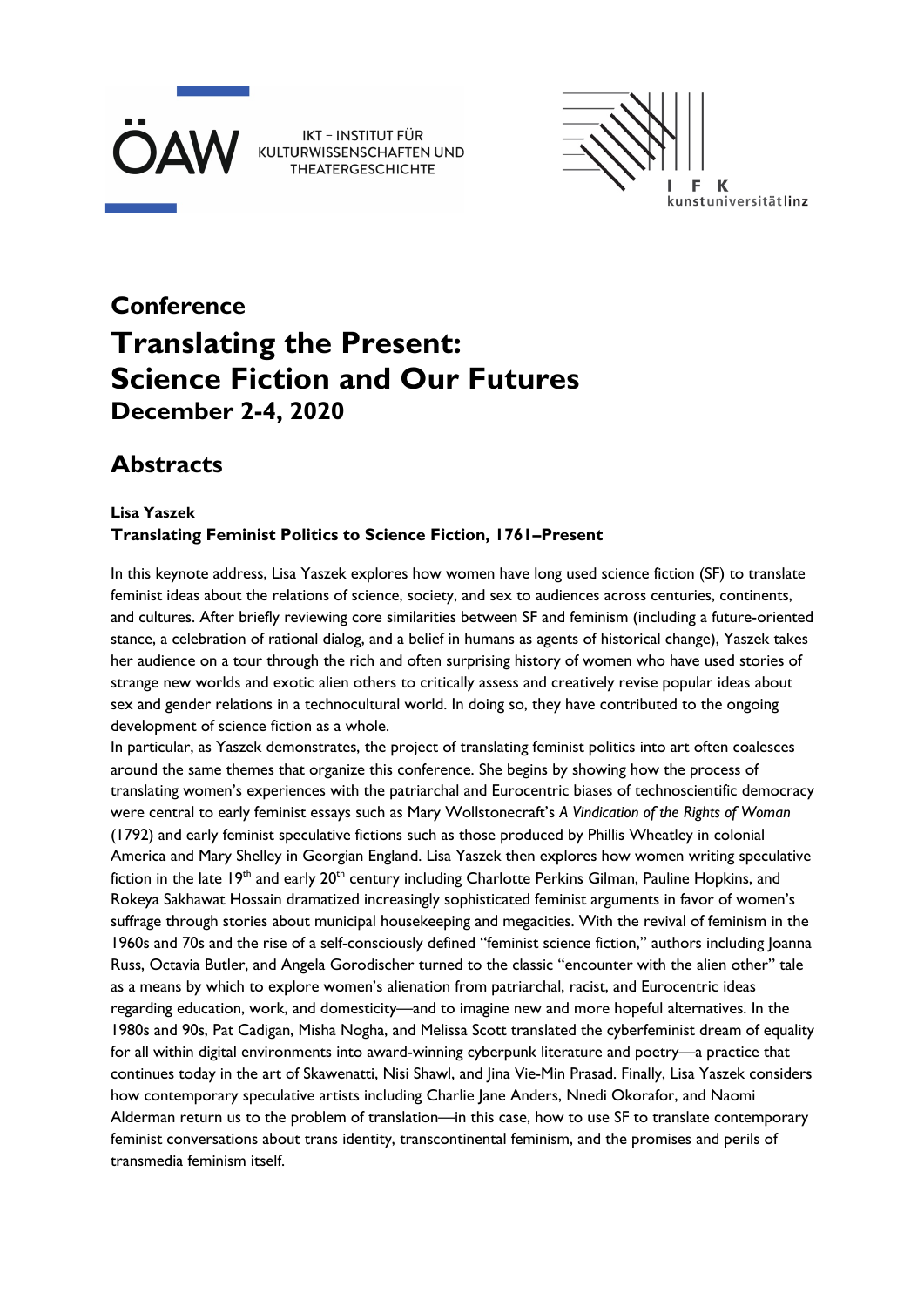



## **Claudia Sackl Translating (in) Afrofuturism: Cross-Cultural Exchange and Intermedial Transfer in Black Speculative (Young Adult) Fiction**

In the last years, afrofuturism as an aesthetic practice and movement has experienced an international renaissance. Among others, the record-breaking success of the Marvel Studios film *Black Panther* (2018), the publication of the enthusiastically celebrated young adult fantasy series *Children of Blood and Bone* (2019–), and the worldwide proliferation of the Black Lives Matter movement have inspired a renewed, wide-ranging interest in the lives and cultures of Black people in the diaspora. As Black cultural products have increasingly moved into the mainstream of global popular culture, also afrofuturism has gained majority appeal—for both adult and adolescent readers, viewers, and consumers of (pop) culture. In her paper, Claudia Sackl will address translational processes that come into effect in selected afrofuturist literary texts by Tomi Adeyemi (USA), Malorie Blackman (UK), and Nnedi Okorafor (Nigeria and USA) on four different, but closely interrelated levels: (1) the linguistic hybridity in texts, (2) the cross-cultural exchange in and of texts, (3) the intermedial transfer of texts, and (4) the 'adaptations' of Black speculative thought for young adult and non-Black readers. Thus, she will not only illustrate that recent works of Black speculative (young adult) fiction are located within a multi-layered intertextual and intermedial network, but also conceptualize translation and hybridity (both linguistic and cultural) as central aesthetic and narrative devices in afrofuturism.

## **Johannes Kaminski All Under Heaven: World Governments in Contemporary Chinese Science Fiction**

In Liu Cixin's internationally successful SF, major decisions are no longer made by nation states or multilateral federations, but by world governments. Facing large-scale attacks by a non-human civilisation (*Three Body Problem*, 2008) or a planetary disaster (*Wandering Earth*, 2000), humanity swiftly unites under the umbrella of unitary governments. In contrast to occidental political theory, where the idea of world governments only emerged in the wake of internationalist movements, the rule of "everything that is under the heaven" (tianxia) represents a core concept in Confucian thought. Currently, this idea is undergoing a renaissance, notably in the work of Zhao Tingyang. In Zhao's philosophical work, a unilateral government is proposed as a solution to our world of permanent crisis. Liu Cixin's fiction serves as a model to exemplify the virtues of this form of government. Cracks in the narratives, however, indicate the possibility of catastrophic decision-making, made possible by this hyper-centralised form of government.

## **Iseult Grandjean Terraforming Earth: The Past as Future Space in Climate Fiction**

Terraforming, the act of modifying a planet in order to make it Earth-like and supportive of terrestrial life, is one of the most classic tropes of science fiction: Since the term was first coined by Jack Williamson in his short story "Collision Orbit" in 1942, the idea of shaping and altering other planets in the universe to turn them into potential new homes for humankind has since persisted as a reverie in both science and fiction. Be it Mars, Venus or fictional planets like Frank Herbert's sand-filled Arrakis (*Dune*, 1965): the desire to make familiar of what is foreign not only marks science fiction as inseparable from the idea of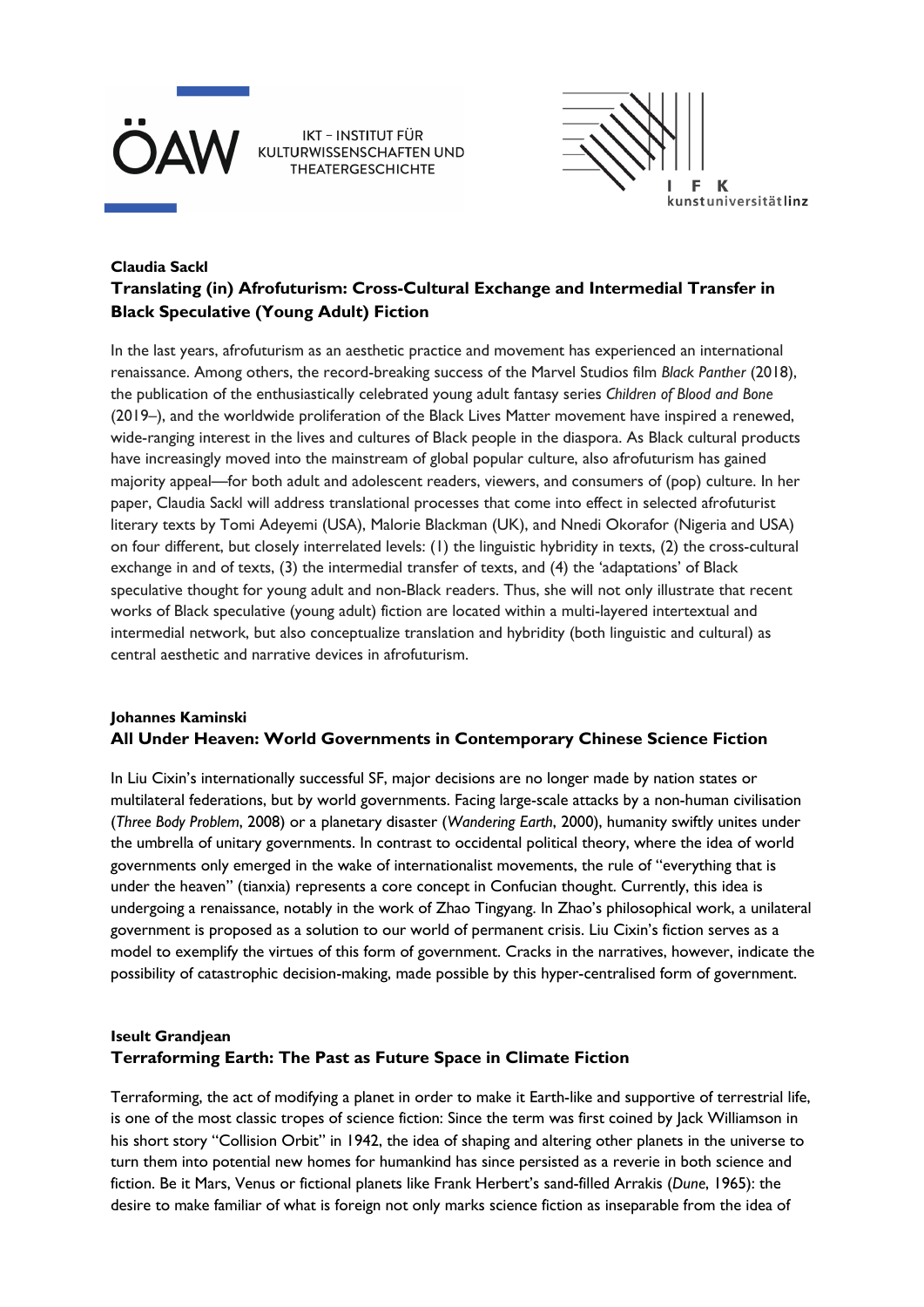



space (Jameson 2005), but also shows how deeply intertangled this literary genre is with processes of transfer and translation.

In recent years, we could observe the rise of a new subgenre of science fiction: Facing an ecological crisis and climate change that is already well underway, climate fiction, or Cli-Fi in short, returns to Earth suggesting that our planet has become as alien and unfamiliar as Mars or Venus. How do we make our own planet habitable again?

This talk will highlight how concepts of planetary adaption as processes of spatial re-translation shape contemporary climate fiction. Using excerpts by Paolo Bacigalupi, Kim Stanley Robinson or Jenny Offill and touching on various aspects from solastalgia to geoengineering, it will be shown how the present in climate fiction becomes a space in which past and future are being reassessed.

## **Ann Cotten Camp, Projection and Indirect Access: Science Fiction as a Sturdy Vehicle**

A recapitulation of the concept of "camp" (Isherwood, Sontag) and a comparison to Henry Gates jr.'s description of "Signifyin'" considers the difficulties in reappropriating subcultural terms for general culture industry products. After a brief consideration of the metaphor as a "vehicle" in metaphor theory, Ann Cotten swerves into the question of what metaphoricity and camp might or might not be in the very parametres of SF as a genre. Considering examples from different periods and countries, especially such on the borders of the genre, Cotten shows how fiction—set in worlds decidedly separated from reality can create a stable vantage point from which to gain perspective on it, essentially a vindification of fiction written to illustrate an idea. Points of reference are A) more or less recent attempts to think a world without humans or where humans are one species among others (Miéville's Embassytown, Ted Chiang's parrot voice, Steinmüller' s planet Pulaster), B) the ongoing appeal of Space Opera, aluminum foil, *mecha*, space noir, etc., C) the tradition of fiction as illustration and exploration of ideas.

## **Roland Innerhofer Das Ende der Eintönigkeit. Wie Science Fiction das Leben nach dem Menschen erzählt**

Wenn SF Elemente der Wirklichkeit aufgreift und imaginativ verschiebt, neu verteilt und montiert, so erweisen sich die Grenzen zwischen realen und möglichen Welten als liquid. Grenzüberschreitungen sind in der SF in dreierlei Hinsicht als Translationsprozesse zu verstehen: (1) Die erzählte Zukunft kann als eine verfremdende Appropriation der Gegenwart verstanden werden. SF erscheint im doppelten Sinn als Geschichte – als Narration und Historie der heutigen Welt. (2) Das zeigt sich besonders deutlich in der Darstellung des Verhältnisses zwischen humanen und nicht-humanen Akteuren, zwischen Menschen, Tieren, intelligenten Maschinen und ihren Hybridisierungen. Der Trans- und Posthumanismus rückt die wechselseitigen Übertragungen und Verschränkungen zwischen verschiedenen Formen des artifiziellen, organischen und nichtorganischen Lebens und Denkens in den Fokus. Insbesondere geht es dabei um die Frage, in welchen Sprachen die verschiedenen Lebensformen miteinander kommunizieren. (3) In der SF werden aktuelle wissenschaftliche, mathematische und technische Wissensbestände und die damit verbundenen Konzepte der Rationalität, Perfektibilität und Handlungsmacht nicht so sehr beschrieben als über Bilder und Figuren in Szene gesetzt und in narrative Aktion übersetzt. So gesehen kann SF als Sprechakt verstanden werden, der das Unbegriffliche performativ erprobt und die Kluft zwischen dem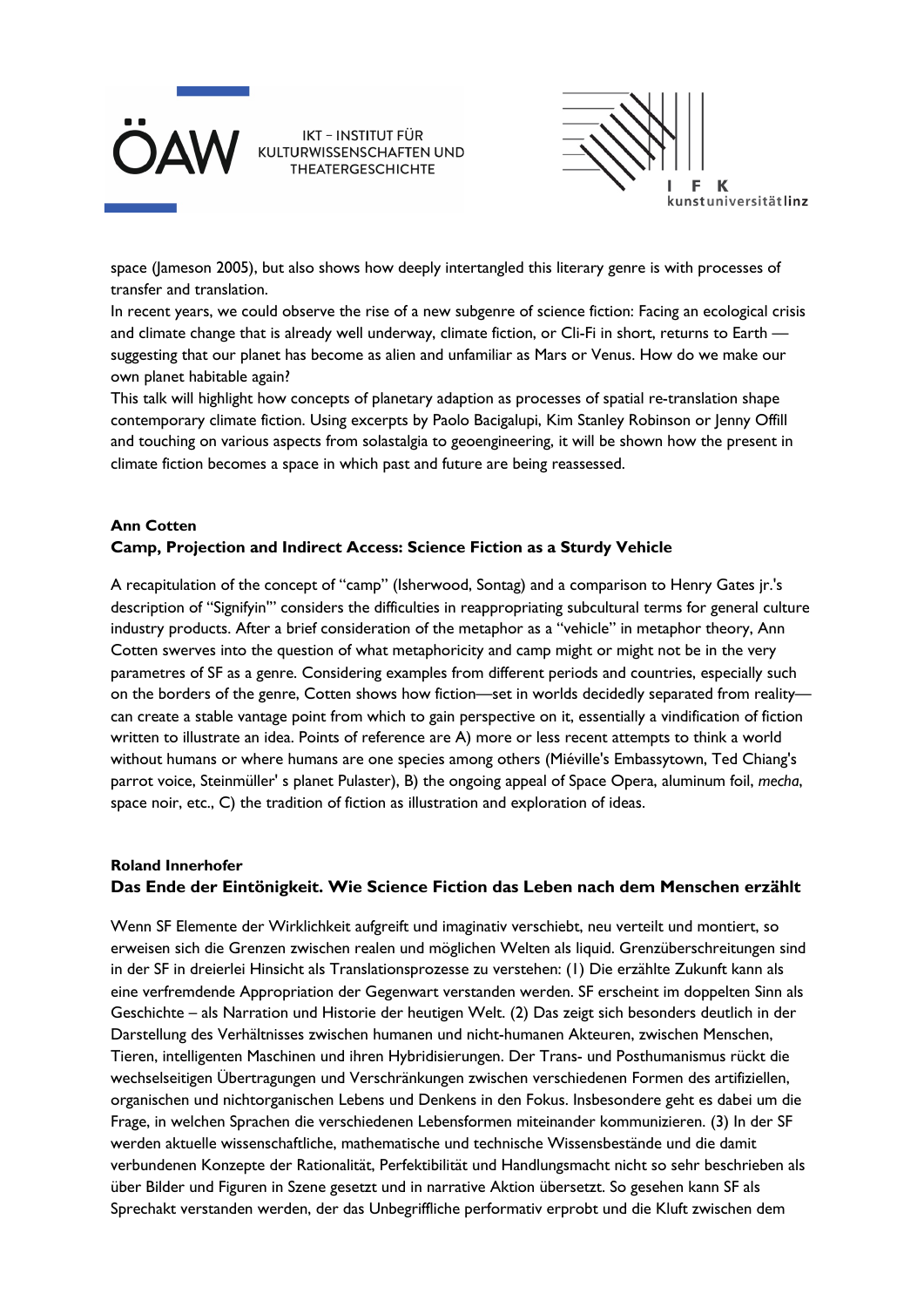



gegenwärtigen Wissen, dem begrifflich Erfassbaren und dem (noch) nicht Denkbaren überbrückt. Am Beispiel von SF-Texten Margaret Atwoods, Dietmar Daths, Ann Leckies, Rudy Ruckers und Bruce Sterlings soll gezeigt werden, wie die Form der Repräsentation als eine literarische Praxis der Wissensproduktion Vorrang vor ihrem wissenschaftlichen Wahrheitsgehalt erhält. Sie sind weder Futurologie noch Utopie, sondern im besten Sinne des Wortes Science Fiction.

## **Julia Grillmayr Strategic Embarrassment. Ways of Translating Non-human Perspectives**

"Water and sunshine," say the pacifists to Steveland in greeting. "Warmth and food," he greets back. The pacifists are a group of human colonizers on the exoplanet Pax. Steveland is a sentient bamboo plant, endemic on Pax. "We understand-us perhaps, and understanding make balance," exclaims Steveland in one of the many meetings with the humans, "I thank you because you today come and ask-me help." Sue Burke's Science Fiction novel *Semiosis* does something very daring. Many SF narratives portray sentient non-humanoid non-humans, some describe their point of view, but few actually give them speaking parts while preserving their 'accent' or making it visible in an unperfect translation. Since SF fans are famous for their very generous suspension of disbelief, Julia Grillmayr doubts that this has to do with credibility. Rather, she thinks, it has to do with the fact that this kind of translation is not only difficult to write, but always incredible embarrassing. It necessarily relies on anthropomorphism and lays bare our inability to think of forms of communication that are entirely different from ours.

In her contribution to *Translating the Present,* Julia Grillmayr will point out arguments of contemporary cultural studies and philosophy that call for a literary or artistically mediated translation of non-human speech into human language. By reading *Semiosis,* but also Nnedi Okorafor's *Lagoon*, Jeff VanderMeer's *Annihilation,* Octavia Butler's *Dawn* and other texts that give a voice to non-humans, she wants to test the hypothesis that embarrassment is not only a side-effect, but can be a central strategy to connect with non-humans.

Julia Grillmayr is indebted to the students of the seminar *Rehearsing Non-human Perspectives* at the University of Applied Arts Vienna who don't shy away from listening to plants, reading fungi and talking to tentacular ones.

## **Karin Harrasser Übersetzen zwischen Science Fact, Science Fiction und Spekulativem Feminismus. Eine Fußnotenlesung**

Die Fußnotenlesung aus der deutschen Übersetzung von *Staying with the trouble. Making kin in the Chthulucene* von Donna Haraway wird eingebettet in einen Bericht über Übersetzungsprobleme, -freuden und -strategien mit einem Buch, das die Geste des Übertragens zur Methode macht, indem es nicht nur zwischen ganz unterschiedlichen Wissensfeldern und Genres hin und her wechselt, sondern die Frage nach dem Realitätsgehalt von Metaphern ins Zentrum stellt. Die Strategie der imaginären Verwandlung, die im Science Fiction-Kapitel angewandt wird, ist so gesehen prägend für das ganze Buch.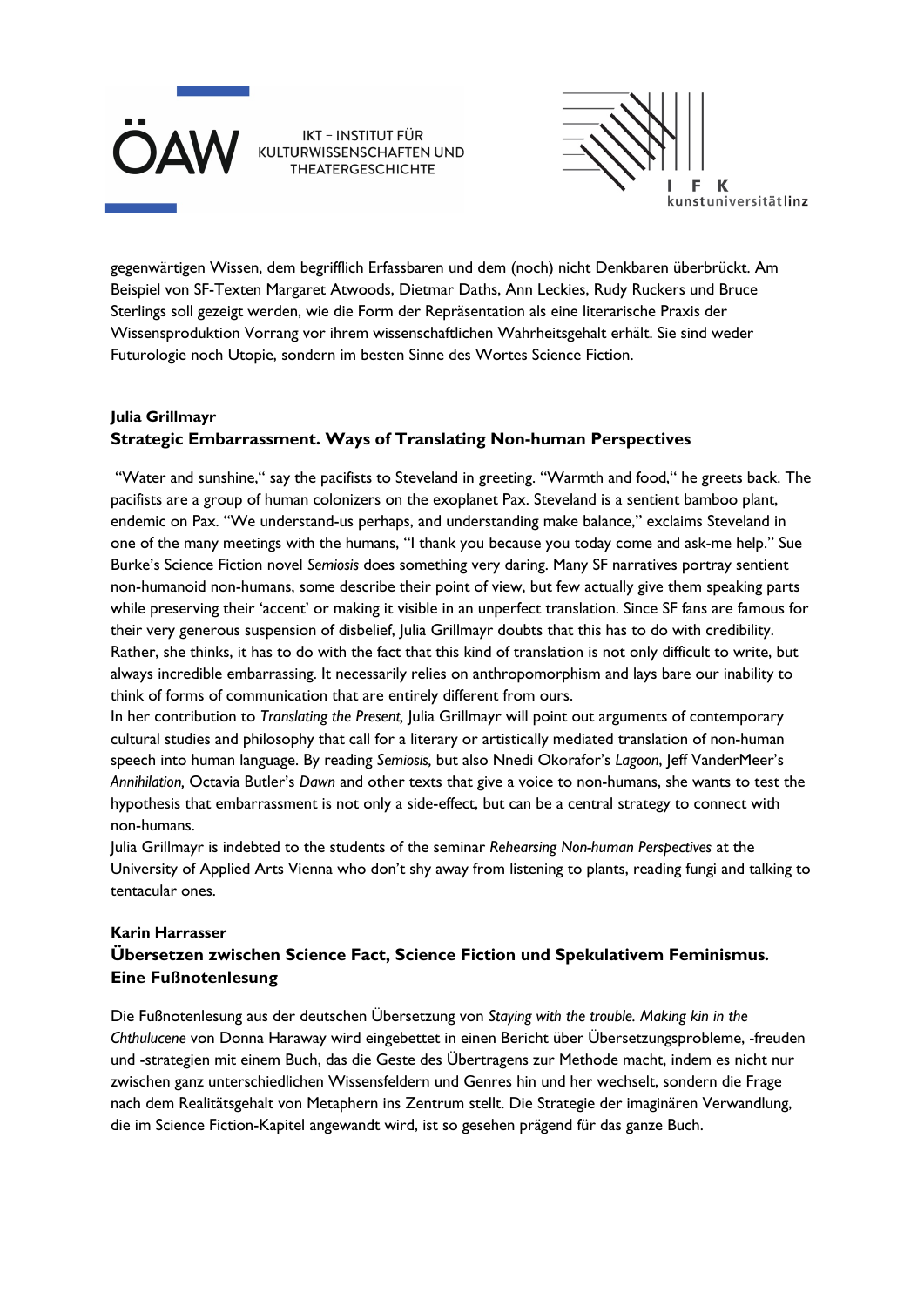



## **Paul Dobraszczyk Dead Cities and the Optical Unconscious**

This paper relates cinematic images of dead cities to Walter Benjamin's concept of the optical unconscious. Focusing on a particular sequence in Danny Boyle's *28 Days Later* (2002) and another in *I am Legend* (2007), the paper argues that the imagination of disaster can play an important role in opening up space for emancipatory futures, through a fuller historical awareness. Urban spaces always carry within them traumatic memories that are usually repressed; the imagination of emptiness offers an opportunity to let those memories resurface. Such a process is vital groundwork for action because it creates a foundation for change; it opens up a space where the past and future slide across each other like trains at a railway junction.

## **Daniel Syrovy Language Puzzles and Puzzling Languages: Conlangs and Communication in Recent SF**

The , universal translator' in *Star Trek* is a convenient tool for Englishing intergalactic communication for the benefit of the viewer. The few times it malfunctions, the device becomes itself a plot device, a puzzle to be solved. Despite the rather naive faith that technology can solve all problems of intercultural relations, the trope of an automatic translator is common, and of interest mainly because *Star Trek* is also among the very first SF-narratives to feature a full-fledged constructed language (conlang), namely Klingon. Even with the Klingon language, however, despite a Sapir-Whorf-bias toward needing to have words for certain things in order to make sense of them, problems in communication are usually minor. By contrast, a number of SF stories from the last twenty years or so (including Ted Chiang's "Story of Your Life", China Miéville's *Embassytown*, Ann Leckie's *Ancillary Justice*, and, most recently, Lindsay Ellis's *Axiom's End*) directly address the physiological, psychological, and cognitive stakes of inter-species communication. Sapir-Whorf still reigns supreme in most of these texts, but the negotiation of complex linguistic exchange, the problem of (un)translatability as well as the pitfalls of misunderstanding are used to productive ends, raising the question of the role conlangs—increasingly common in SF—can reasonably be supposed to play in such worldbuilding, especially when different worldviews collide. A suggestive answer comes from Suzette Haden Elgin's *Native Tongue* (1984) with its focus on a women's language, Láadan, that Elgin actually developed for the novel.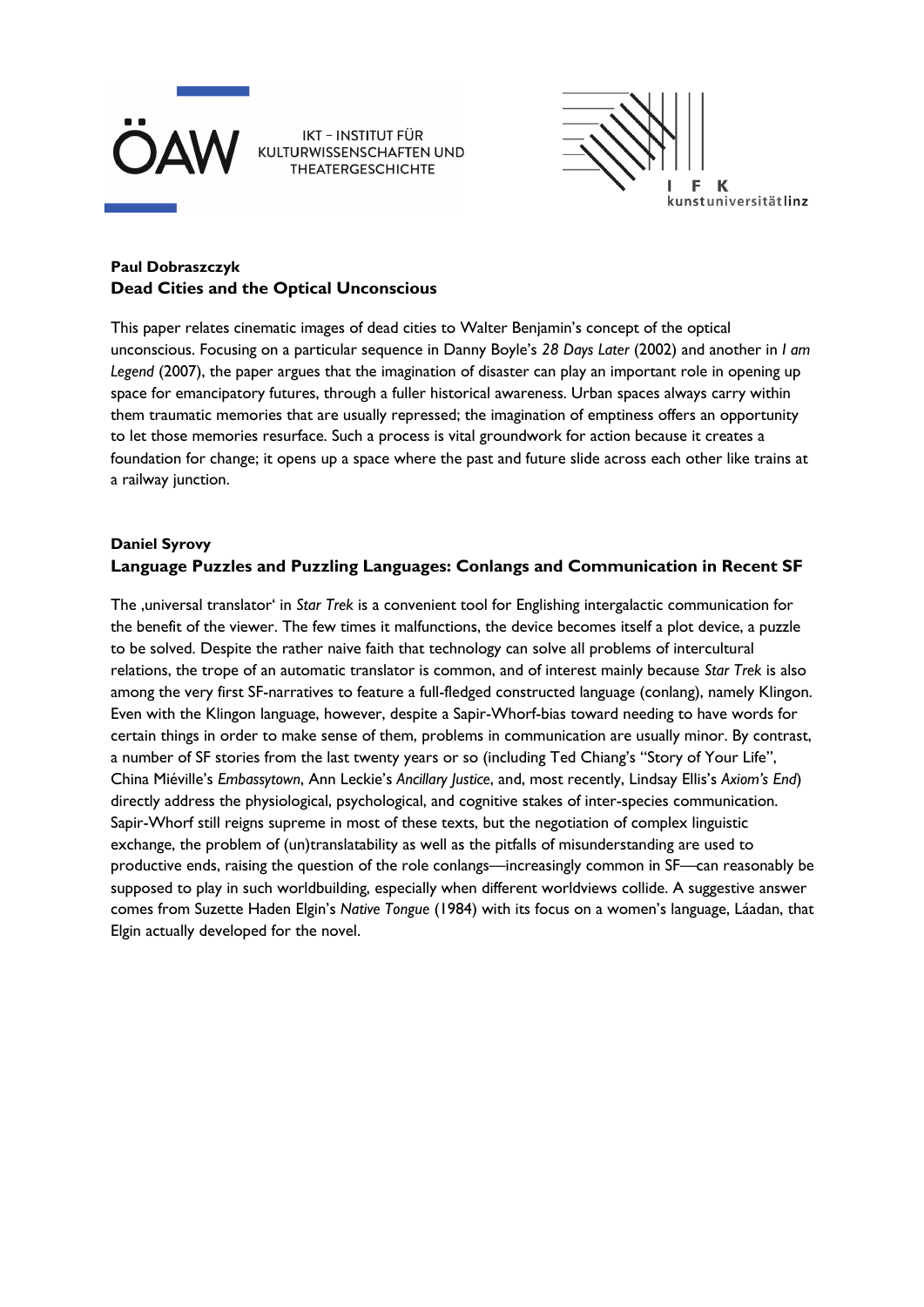



## **Curricula Vitae und Publikationen**

**Lauren Beukes** is the award-winning author of *The Shining Girls* and *Zoo City* among others. Her genrebending novels have been translated into 24 languages and won multiple prizes, including the Arthur C Clarke Award, the Strand Critics Choice Award and the University of Johannesburg Prize. She's a former journalist, an award-winning documentary maker and a New York Times-bestselling comics writer. *The Shining Girls* is soon to be a major series for Apple TV. Her latest novel, *Afterland*, is a neo-noir chase across America set in a world without men.

**Elsa Bleda** is a photographer, visual artist and filmmaker based in Johannesburg. Whilst studying music production, Bleda continued her passion for photography and film. After graduation, Bleda decided on moving forward with visual arts. Her *Nightscapes Johannesburg* series and dreamy landscapes gained her world wide recognition in both the film and commercial worlds. The subject matter, her home city Johannesburg, became a strong influence on her work as her bond with the city grew stronger. She has developed an unconventional yet strong visual identity over the years and her night works are so aptly described as post-future gothic, uniquely composed through the use of light as well as its absence, in juxtaposition to her daylight works which are often dreamy and softer with color plays and an eerie mood. Along the same timeline, Elsa started working on her *Chinatowns of Africa* project. Elsa had her first solo exhibition in Kalashnikovv Gallery in 2016, showcasing her *Nightscapes: Johannesburg*  series. The exhibition was followed up by *Nightscapes: Cape Town* in Red Bull Studios. Bleda shifted her focus on technology in the meantime and has collaborated with South African tech companies for immersive experiences. She created her recent solo exhibition in 2019, *Memories of Dreams* in which the subject matter is a spiritual journey through the foggy mountains of Kwazulu-Natal, South Africa. The exhibition had augmented and virtual reality works developed, as well as a physical experience created to illuminate the atmosphere of the photographs exhibited. Elsa is currently working on her photography book to be released in 2022 and her film journey through art-house projects.

**Julia Boog-Kaminski** is Senior Scientist at the IFK International Research Centre for Cultural Studies | University of Art and Design Linz in Vienna. She completed her doctorate on jokes and wit in intercultural literature and is currently working on her Habilitation on *The Knowledge of the Child*. This project investigates alternative forms of knowing and learning in children's literature, education, philosophy and psychoanalysis.

## Selected publications:

with Lena Ekelund and Kathrin Emeis (eds.), *Aufbruch der Töchter. Weibliche Adoleszenz und Migration in*  Literatur, Film und Theorie, Würzburg 2020; "Von Wölfen in den Wänden oder: Die Durchlässigkeit kindlicher Phantasie", in: Julia Freytag, Astrid Hackel, Alexandra Tacke (eds.), *Gegen die Wand. Subversive*  Positionierungen von Autorinnen und Künstlerinnen, Berlin 2020, S. 169–185; "raufladen, was man will' – Gebloggte Metanarrativität in Flurin Jeckers Jugendroman *Lanz* (2017)", in: Anne-Rose Meyer (ed.), *Internet – Literatur – Twitteratur. Erzählen und Lesen im Medienzeitalter. Perspektiven für Forschung und Unterricht*, Berlin 2019, pp. 85–105.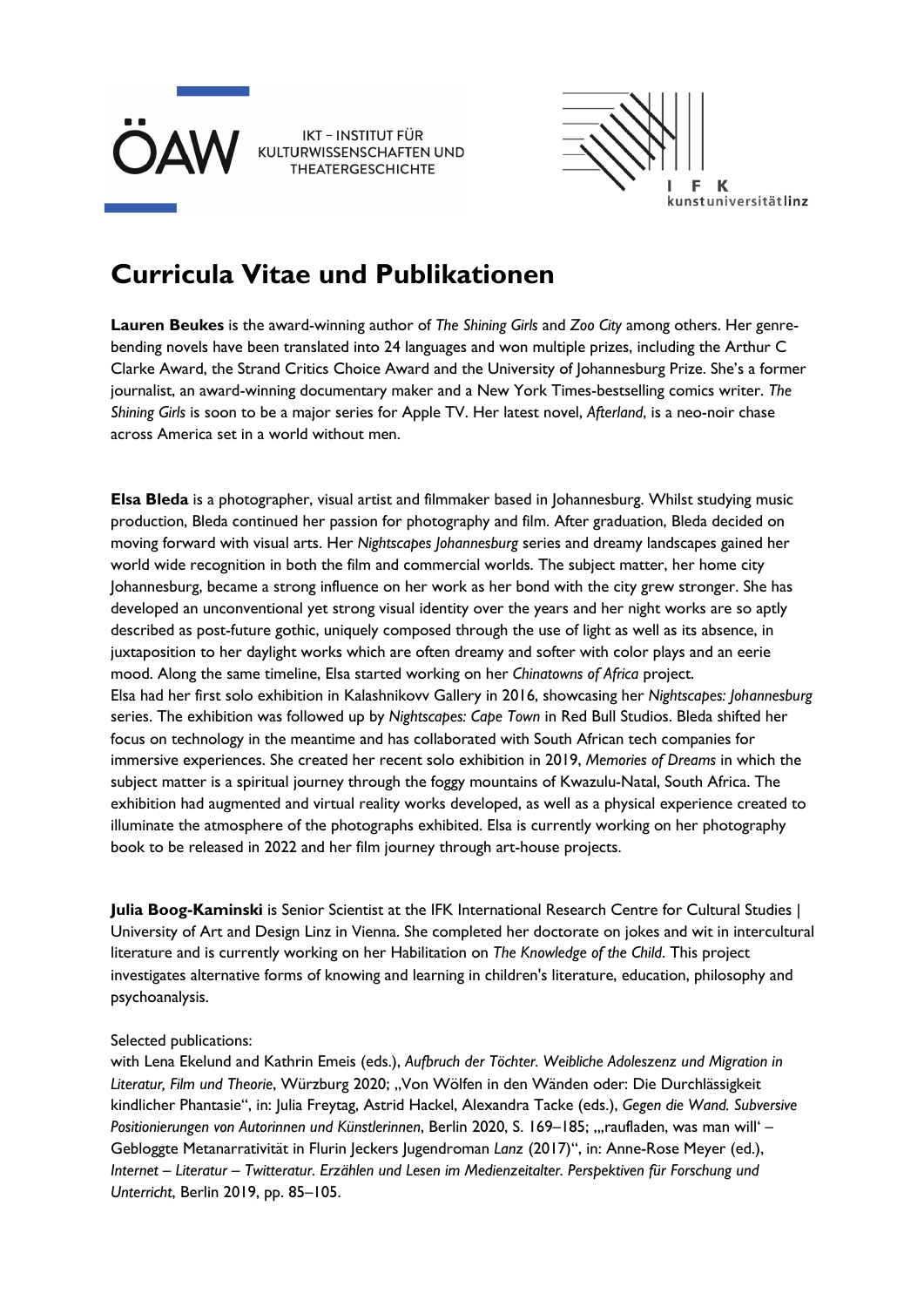



**Ted Chiang**'s fiction has won twenty-seven awards around the world. His first collection *Stories of Your Life and Others* has been translated into twenty-one languages, and his second collection *Exhalation* was chosen by *The New York Times* as one of the 10 Best Books of 2019. His novella "Story of Your Life" was the basis for Denis Villeneuve's Oscar-nominated film *Arrival* starring Amy Adams. His collaboration with the artists Allora and Calzadilla, "The Great Silence," is part of the permanent collection at Rome's National Museum of 21<sup>st</sup> Century Art.

Ann Cotten is a writer and translator and currently IFK Junior Fellow. She studied German literature at the University of Vienna and the Humboldt University of Berlin, finishing with a book on the use of lists in concrete poetry. Since then she has been working in primary literature, using different genres and unclassified ways of writing. Her books have won numerous prizes. Cotten's bilingual background (USA, Austria) is being augmented by an ongoing study of the Japanese language. Her areas of interest are regional differences in global histories of the mind; language as a system, amplification, and distortion; side effects of and intercultural differences in aesthetics, philosophy, and artificial intelligence. Recent translations include Nirvana, Liesl Ujvary, Isabel Waidner, Rosmarie Waldrop und Joe Wenderoth. In 2020 she held the DAAD Distinguished Chair in Contemporary Poetics at the Department of German at New York University.

#### Selected publications:

(ed.), *Literatur von Nicht-Muttersprachlern. Eine reflektierende Sammlung* (= *Triëdere* #21, 2020); with Daniel Falb, Hendrik Jackson, Steffen Popp, Monika Rinck (eds.), *Helm aus Phlox. Zur Theorie des schlechtesten Werkzeugs*, Berlin 2011, S. 336; *Nach der Welt. Die Listen der Konkreten Poesie und ihre Folgen*, Vienna 2008.

**Paul Dobrasczcyk** is an architectural writer, photographer and artist based in Manchester, UK. He is also a teaching fellow at the Bartlett School of Architecture in London. He is currently completing a book *Anarchist Architecture*, to be published in 2021; and is developing new research and writing on the relationship between animals and architecture.

#### Selected publications:

*Future Cities: Architecture and the Imagination*, London 2019; *The Dead City: Urban Ruins and the Spectacle of Decay*, London 2017; with Carlos López Galvis and Bradley L. Garrett (eds.), *Global Undergrounds: Exploring Cities Within,* 2016; *Iron, Ornament and Architecture in Victorian Britain*, Farnham 2014.

**Iseult Grandjean** is an author and journalist. She writes for various newspapers, literary and online magazines. Grandjean studied Comparative Literature at Ludwig-Maximilians-University Munich, as well as Paris-Sorbonne IV and the University of Vienna. Her academic focus is on spatial theories, geopoetics, ecocriticism, and literature of the  $20<sup>th</sup>$  and  $21<sup>st</sup>$  centuries. Currently she is writing her PhD thesis *Geopoetiken des Klimawandels in der Science Fiction der Gegenwart* (working title) at the University of Vienna.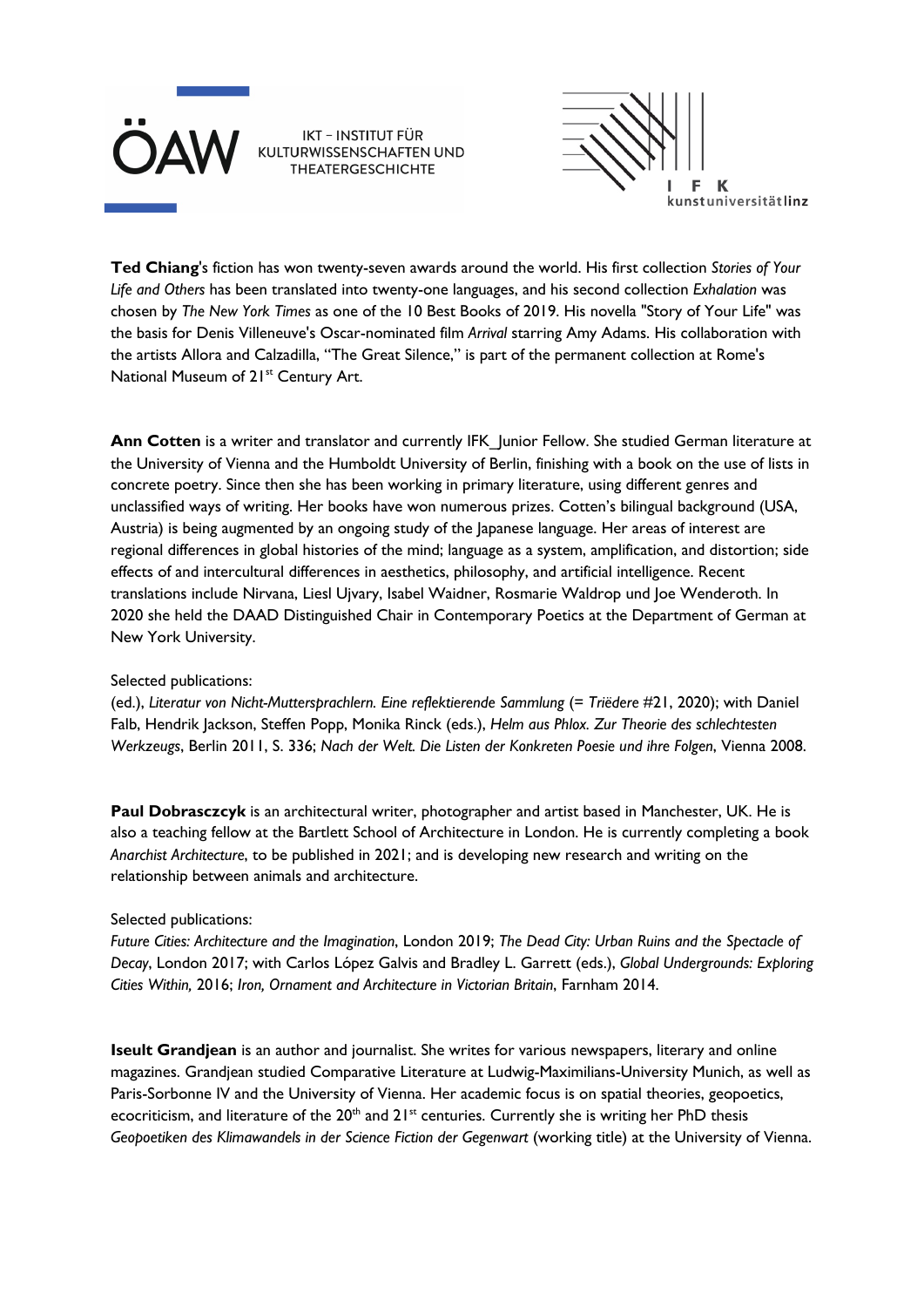



**Julia Grillmayr** is a Vienna- and Linz-based academic, journalist, radio maker and science communicator. She holds a Ph D in Comparative Literature from the University of Vienna and is currently working on the project *Science Fiction, Fact & Forecast* at the University of Art and Design Linz (post doc, FWF Hertha Firnberg).

#### Selected publications:

*"*The many-layered cake of science fiction", Article and audio essay on the research project *Science Fiction,*  Fact & Forecast by Julia Grillmayr, Jahrbuch der Hochschule der Künste Bern, April 2020; "Wilde Spekulationen. Feministisch-ökologische Wissenschaftskritik und spekulative Fiktion", in: Marie-Luise Angerer and Naomie Gramlich, *Feministische Spekulation*, Berlin 2020; "Posthumanism(s)", in: Anna McFarlane, Lars Schmeink, Graham Murphy (eds.), *The Routledge Companion to Cyberpunk Culture*, Abington 2019.

**Karin Harrasser** is Professor of Cultural Studies, Vice Rector for Research at the University of Art and Design Linz since October 2019 and Co-Director of the IFK since September 2020. After studying history and German literature, she received her Ph D from the University of Vienna with a thesis on the narratives of digital cultures; 2000–2001 she was IFK Junior Fellow. Habilitation at Humboldt-Universität zu Berlin. In addition to her academic activities, she was involved in various curatorial projects, e.g. NGBK Berlin, Kampnagel Hamburg, TQ Vienna. Together with Elisabeth Timm she publishes the journal for cultural studies (*Zeitschrift für Kulturwissenschaften*).

## Selected publications:

with Lars Friedrich and Céline Kaiser (eds.), *Szenographien des Subjekts*, Wiesbaden 2018 [English: *Scenographies of the Subject*, Wiesbaden 2019]; translation of Donna J. Haraway, *Unruhig bleiben, Die Verwandtschaft der Arten im Chtuluzän*, Frankfurt 2018; (ed.), *Auf Tuchfühlung. Eine Wissensgeschichte des Tastsinns*, Munich 2017; *Prothesen. Figuren einer lädierten Moderne*, Berlin 2016; with Susanne Roeßiger (eds.), *Parahuman. Neue Perspektiven auf das Leben mit Technik*, Cologne/Weimar/Vienna 2016; *Körper 2.0. Über die technische Erweiterbarkeit des Menschen*, Bielefeld 2013; with Doris Harrasser, Stephanie Kiessling, Sabine Sölkner, Veronika Wöhrer, *Wissen Spielen. Untersuchungen zur Wissensaneignung von Kindern im Museum*, Bielefeld 2011.

**Roland Innerhofer** is a university professor for modern German literature at the Institute for German Studies at the University of Vienna. He is head of the Erasmus+ Project (Strategic Partnership) "Practiceoriented Extension of Curricula in German Philology" with the partners: University of Szeged and Comenius University Bratislava (2019*–*2022). Roland Innerhofer made numerous contributions to the studies of literature of the 19<sup>th</sup> and 20<sup>th</sup> centuries; he focuses on fantasy, utopia and science fiction; theory and practice of the Avant Garde; media aesthetics, media cultural studies and knowledge poetics; interrelation of literature, technology, architecture, film and new media.

## Selected Publications:

*Tagebücher 1945–1955. Zwischen zeitgeschichtlicher und poetischer Reflexion,* (= Wiener Digitale Revue. Halbjahresschrift für Germanistik und Gegenwart Nr. 1/2020),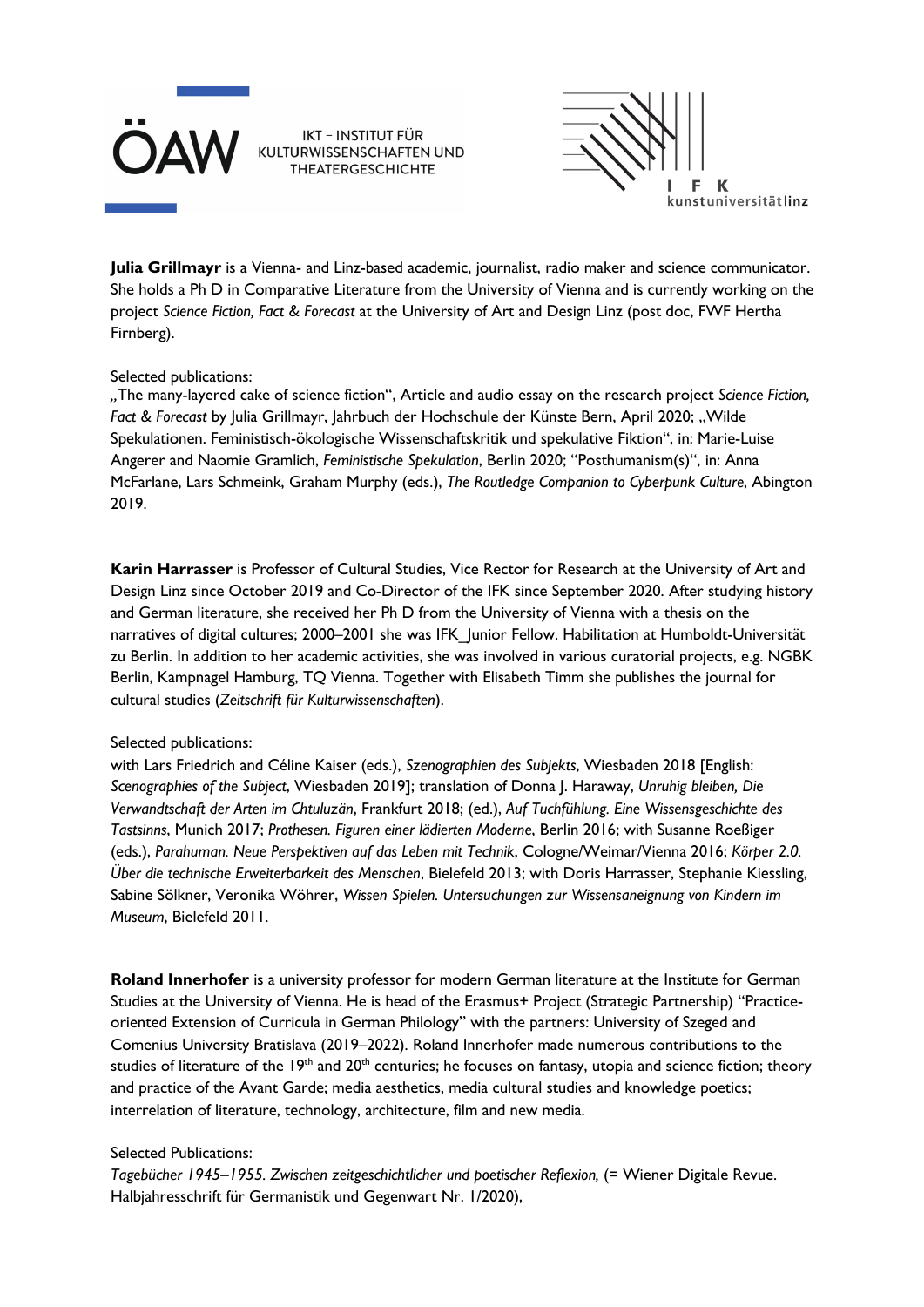



https://journals.univie.ac.at/index.php/wdr/issue/view/211; *Teilweise Musil. Kapitelkommentare zum "Mann ohne Eigenschaften". Erster Band: Eine Art Einleitung,* Berlin 2020; *Architektur aus Sprache*, Berlin 2019; with Andreas Okopenko (eds.), *Tagebücher 1949–1954,* Wien 2019, https://edition.onb.ac.at/okopenko; *Deutsche Science Fiction 1870–1914*, Wien/Köln/Weimar 1996 (Reprint 2017).

Federico Italiano is Senior Researcher at the Institute of Culture Studies and Theatre History, part of the Austrian Academy of Sciences in Vienna. He holds a PhD in Comparative Literature from LMU Munich (2009), where he also obtained his Habilitation in Comparative Literature and Romance Studies (2016). He also teaches at the Universities of Innsbruck and Vienna and was Visiting Professor of Translation Studies at the University of Graz.

His recent publications include *Translation and Geography* (Routledge 2016), an anthology of young European poetry, *Grand Tour* (with Jan Wagner, Hanser 2019) and *The Dark Side of Translation* (Routledge 2020). An Italian poet and translator, Federico Italiano has published five poetry collections, including *Un esilio perfetto. Poesie 2000–2015* (Feltrinelli 2015) and *Habitat* (Elliot 2020), which was recently awarded with the Tirinnanzi Prize.

**Olalekan Jeyifous** is a Brooklyn-based visual artist whose work has been exhibited at venues such as the Studio Museum in Harlem, the MoMA, the Vitra Design Museum and the Guggenheim in Bilbao, Spain. He received a BArch from Cornell University, School of Architecture, Art and Planning, Ithaca, NY. He has received a number of grants for his artwork such as a fellowship from the New York Foundation of the Arts, the New York State Council on the Arts and the Brooklyn Arts Council. He has recently completed artist residencies with the Headlands Center for the Arts, Bemis Center for Contemporary Arts, the Drawing Center's Open Sessions program, and he was a Wilder Green Fellow at the MacDowell Colony.

With his art, for example, he created fantastical, futuristic images of Lagos (*Shanty Megastructures*), or is inspired by Afrofuturism, eco-Futurism, and agro-Futurism in his current projects on Brooklyn neighbourhoods.

In addition to his extensive exhibition history, he has spent over a decade creating large-scale artwork for a variety of public spaces. Most recently, he has completed commissions for the Durham SmART Vision Plan, a 50ft-tall sculpture for the 2017 Coachella Valley Music and Arts Festival, and 4 large sculptures for Public Square in downtown Cleveland, OH.

**Johannes Kaminski** is a scholar of comparative literature. His research interests include: Goethezeit, Chinese classic novels, Chinese May Fourth literature and the contemporary doomsday imaginary. Johannes is a former Marie-Skłodowska-Curie Fellow and is looking forward to commencing work at the World Literature Department at the Slovak Academy of Sciences in Bratislava in January 2021.

Selected publications:

"The Neo-frontier in Contemporary Preparedness Novels", in: *Journal of American Studies*, 23 June 2020; "Chinese Tales of the Strange (zhiguai)", in: *Mediating the Dream*, Würzburg 2020.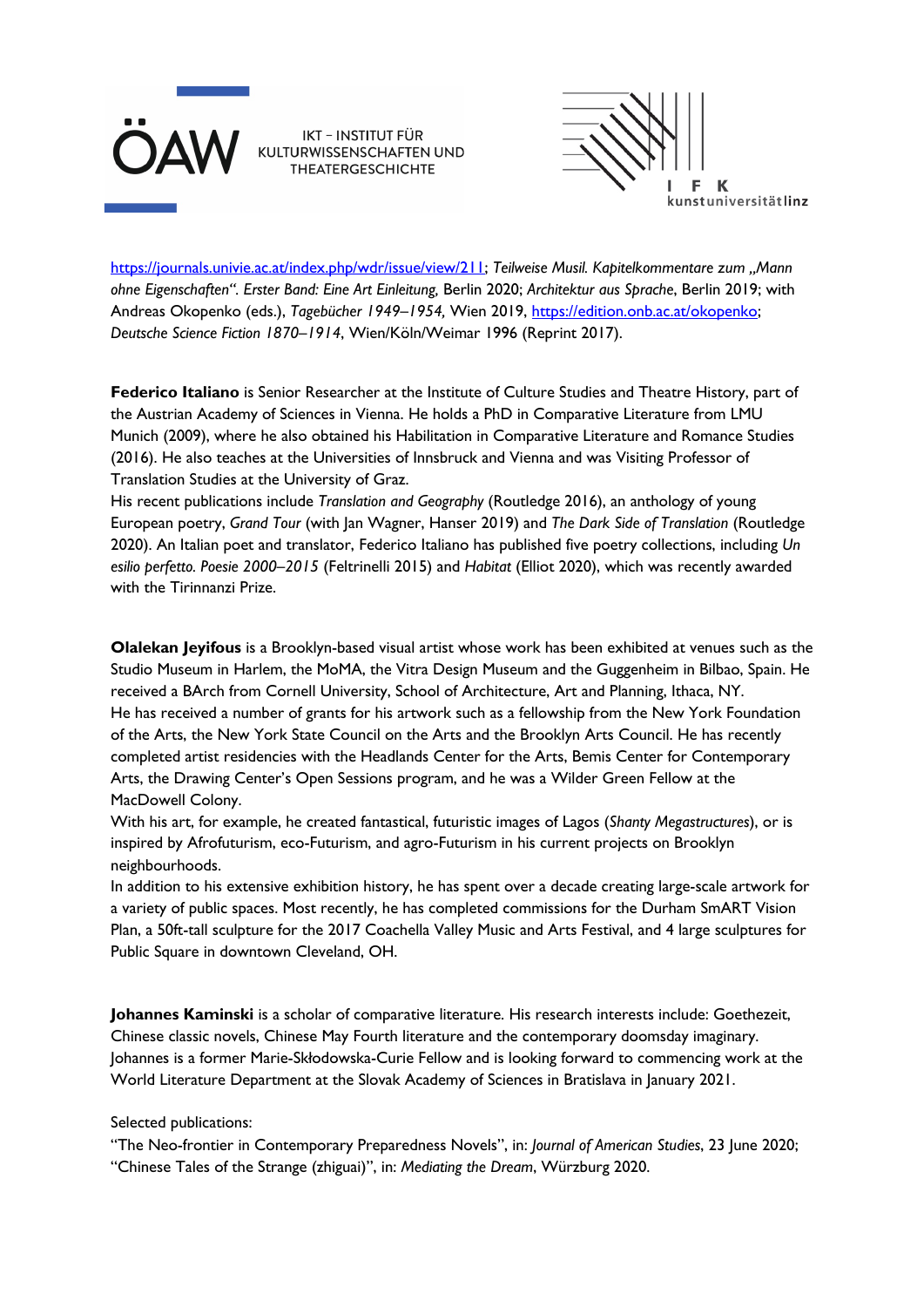



**Claudia Sackl** is a research assistant at *STUBE – Studien- und Beratungsstelle für Kinder- und Jugendliteratur* (www.stube.at) and since 2019 head of *Literarische Kurse* (www.literarischekurse.at). She studied German Philology and English and American Studies at the University of Vienna and earned a master's degree in Anglophone Literatures and Cultures with her master thesis *Rabbits and Other Vermin: Postcolonial Ecocritical Imaginings in Dystopian Picturebooks* in 2019, which was awarded from the Austrian Society for Children's and Youth Literature Research. Currently she is in the process of obtaining her second master's degree.

From 2015 to 2019 she was research and administrative assistant of *Literarische Kurse*; and a lecturer at the Department of German Studies at the University of Vienna from 2019 to 2020.

Claudia Sackl focuses on postcolonial studies and literature for children and young people. She has been a member of the Society for Children's and Youth Literature Research since 2019, and a regular contributor and reviewer for the journal *1001 Buch*. She is also the editor of the correspondence course in literature.

#### Selected publications:

"New Worlds – New Beginnings: Dystopian Picturebooks between Postcolonial and Ecocritical Concerns", in: Susanne Hochreiter, Sonja Loidl, Marina Rauchenbacher, Katharina Serles (eds.), *Graphisches Erzählen in der Kinder- und Jugendliteratur*, (= *Wiener Vorlesungen zur Kinder- und Jugendliteratur*) Wien 2021 [submitted]; "Simulierte Erinnerungen des Anderen: Zur transnationalen Multidirektionalität von *Indianer*-Bildern am Beispiel der Illustrationen zu Werken von Käthe Recheis", in*:* Gabriele von Glasenapp, André Kagelmann, Ingrid Tomkowiak (eds.), *Kulturelles Gedächtnis reloaded? (Re-)Inszenierungen von Erinnerung in Kinder- und Jugendmedien*, (= *Studien zu Kinder- und Jugendliteratur und -medien*) Stuttgart 2021 [submitted]; "Jenseits der Hashtags. Black Empowerment in aktueller internationaler Jugendliteratur und Populärkultur", in: *1001 Buch* 3/2019, pp. 4–8; "Zwischen Realität und Imagination. Darstellungen des *Indianers* im Spiegel kultureller Transferprozesse", in: Hartmut Hombrecher and Christoph Bräuer (eds.), *Zeit|Spiegel – Kinder- und Jugendbücher der Jahre 1925 bis 1945 und ihre Wirkung*, Göttingen 2019, pp. 64– 68.

**Daniel Syrovy** holds the position of a Senior Lecturer at the University of Vienna, where he studied Comparative Literature and has been teaching and researching since 2008. His publications focus mainly on Early Modern narrative in Europe, specifically the genre of the chivalric romance, touching upon questions of genre conventions, seriality, materiality, translation, cultural transfer, and fan culture (and its connections with phenomena of contemporary 'genre' literature). His PhD thesis, *Tilting at Tradition: Problems of Genre in the Novels of Miguel de Cervantes and Charles Sorel* was published in 2013.

Recent papers include "The Originals of the Original of Don Quixote: Translation and Pseudotranslation in the Spanish *Libros de Caballerías*" (https://doi.org/10.1515/9783110641998-009), "Material dimensions of a chivalric romance: metanarrative and book history in Ortúñez de Calahorra's *Espejo de príncipes y cavalleros* and other *libros de caballerías*" (https://doi.org/10.1007/s11059-020-00559-6) and "What's in a Name? On the Titles of Early Modern Narratives, in Particular Those of the Spanish *libros de caballerías*" (https://doi.org/10.1515/9783110563016-013).